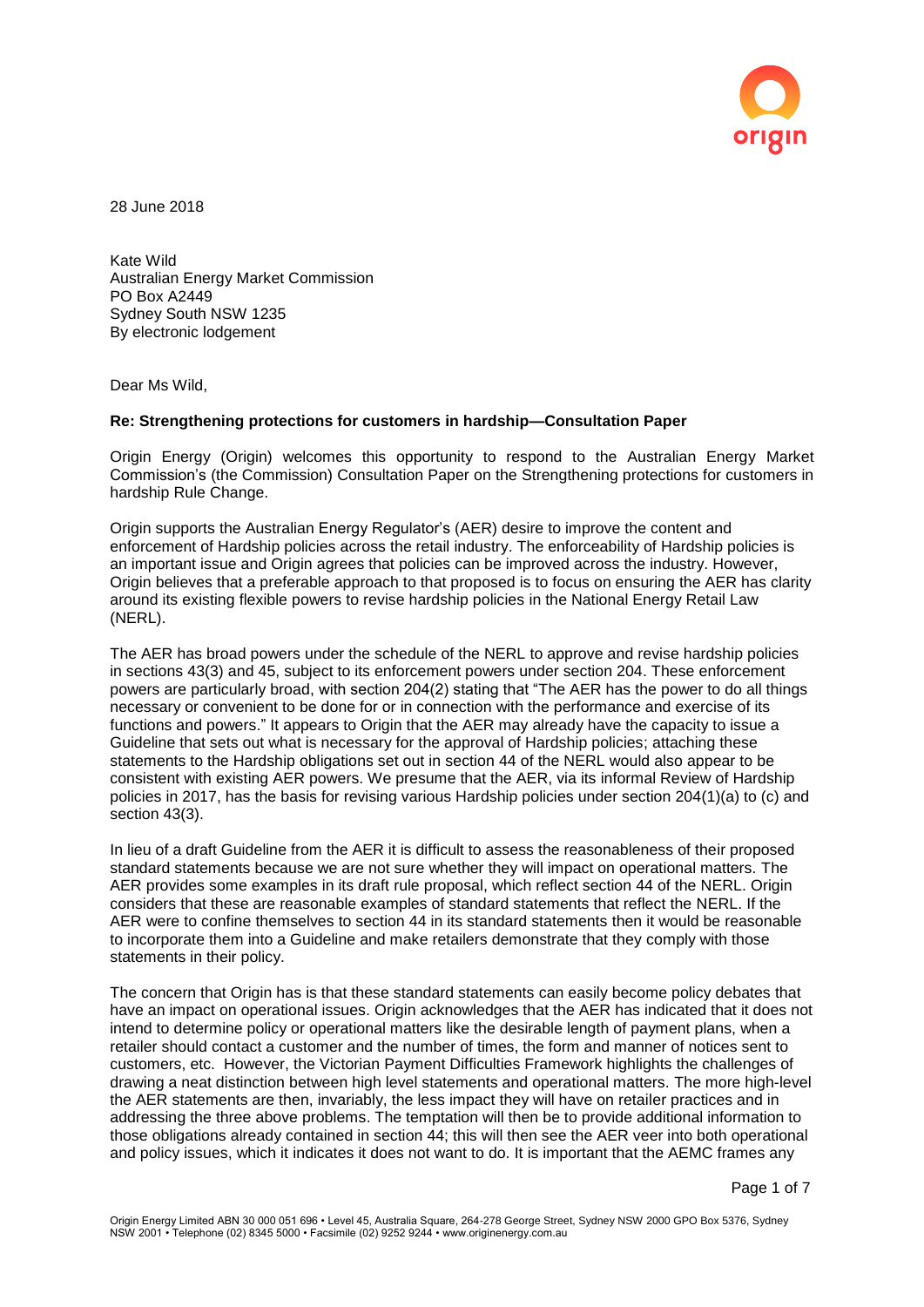rule change in a manner that supports the AER's ability to enforce policies but does not lead to the AER making policy in a Hardship Guideline.

It is therefore Origin's hope that the AER produces some indicative statements prior to the Commission's next consultation phase. This will inform stakeholder discussion and debate about the necessity and utility of a proposed rule change. It is also likely that this will further clarify the issues at hand in this rule change and the extent to which the AER already has the capacity to implement policies that meet these standards via the NERL.

The Commission's recent 2018 Retail Competition Review recommended that it conduct a review into how retailers support customers in payment difficulty and how these operate within the regulatory framework. This will be an important review because it will benchmark retailer practices and provide some insight into how they differ across the industry. Origin's preference would be for this review to occur prior to any rule change so that any insights would be reflected in the rule change. In particular, any Guideline the AER develops should reflect the findings and recommendations of this review. This is preferable to the Guideline being amended shortly after it is developed.

Our answers to the Commission's questions are below.

Should you have any questions or wish to discuss this information further, please contact Timothy Wilson on (03) 8665 7155.

Yours sincerely

 $Z:K/hZdL$ 

Keith Robertson General Manager, Regulatory Policy (02) 9503 5674 [Keith.Robertson@Originenergy.com.au](mailto:Keith.Robertson@Originenergy.com.au)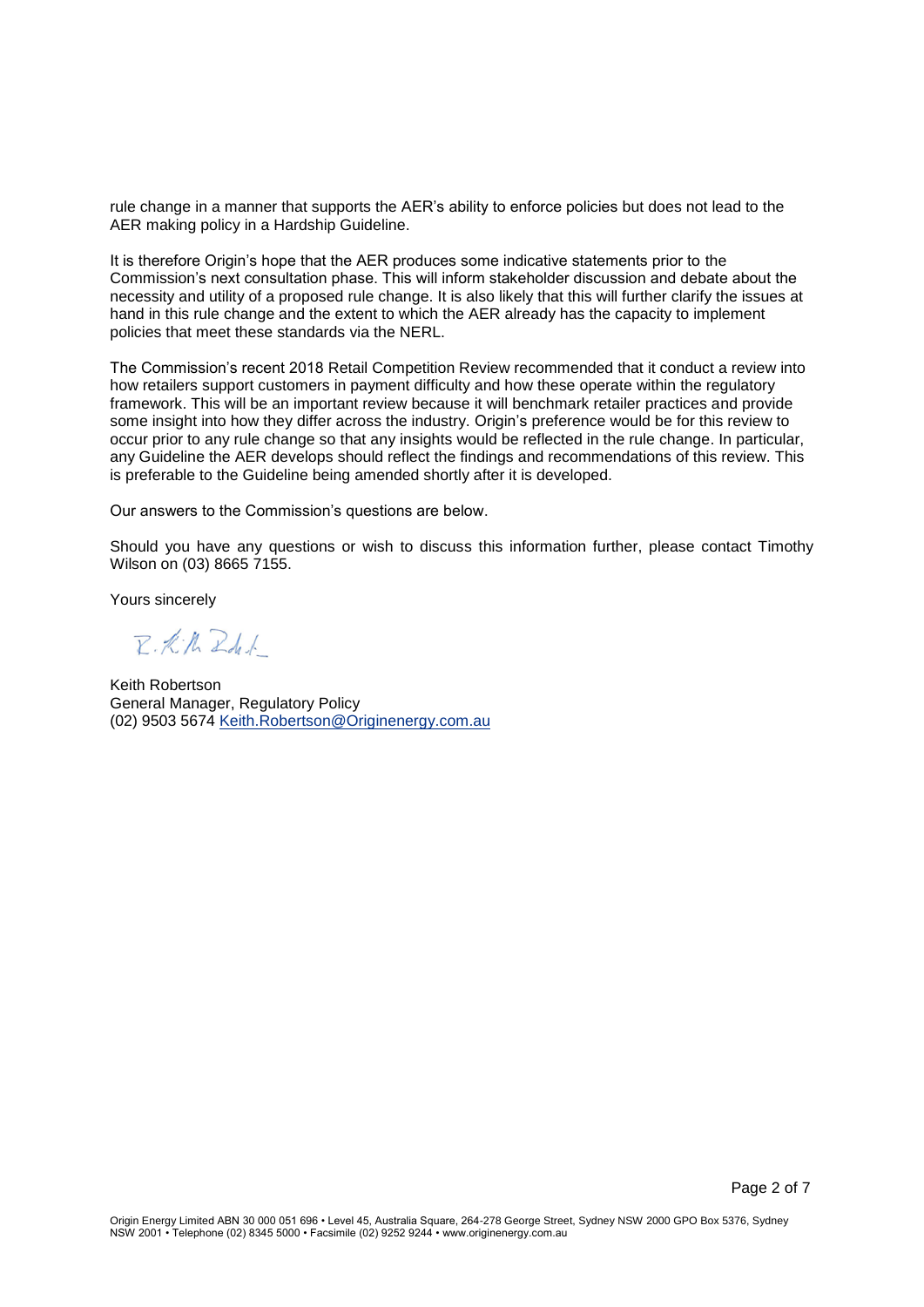# **Question 1: Rationale for rule change - adequacy of the current approach to hardship**

(a) To what extent do you consider that the current approach to the application of hardship policies provides adequate protections to consumers in financial difficulty?

(b) Are general obligations that are more difficult to enforce leading to inadequate consumer protections?

According to the rule proposal, the AER has observed a number of factors across the retail energy market, including:

- *increasing levels of energy debt on entry into hardship programs which may indicate that retailers are not proactively identifying customers who may be facing financial difficulties*
- *high levels of debt for customers who are not receiving hardship assistance*
- *low levels of customers receiving hardship assistance*
- *fewer customers completing hardship programs by paying off arrears*
- *increased overall electricity disconnections.*<sup>1</sup>

All of these factors are undesirable social and economic outcomes, particularly at a time when retail prices have risen for many customers. Ineffective Hardship policies will magnify these problems. For instance, inadequate and inefficient identification of customers experiencing payment difficulty will result a higher arrears that is more difficult for customers to repay. Improved enforcement of retailer identification processes<sup>2</sup> can help to address this problem.

However, Origin is concerned that using these socioeconomic factors to support the rule change may lead to the AER prescribing obligations in its proposed Hardship Guideline to directly address these matters. As the experience of the Victorian Hardship Review and subsequent Payment Difficulties Framework demonstrated, it is difficult to design effective Hardship problems to significantly resolve the above issues. Hardship policies can provide customers with sufficient space and attention to move through payment difficulties—but it cannot address the underlying social and economic causes that precede a customer entering payment difficulty.

It is therefore important that the rationale for this rule change be confined to where retailer performance can be improved. The AER has identified three areas:

*1. Inconsistent application of the minimum requirements in a retailer's hardship policy.* 

*2. Customers unclear about their rights and entitlements when experiencing payment difficulties.* 

*3. Difficulties in assessing a retailer's compliance with the hardship obligations.*<sup>3</sup>

These are appropriate issues that the AER and retailers should be concerned with addressing vis a rule change. To the extent that the current process of the AER approving policies does not enable these issues to be addressed then a rule change is necessary and supported by Origin. As we note in our letter above, Origin is of the view that the AER already has the powers to require revisions to Hardship policies that will address these issues via sections 43 to 45, and 204, of the NERL. However, if the Commission disagrees with our view, then Origin believes that any rule change should be directed to ensuring that the process of amending and enforcing retailer policies is sufficiently flexible once a Hardship policy has been approved. This flexibility is desirable because it enables the AER to amend policies without investigating retailers or undergoing enforcement action. <sup>4</sup> A rule change could assist

l

<sup>1</sup> AEMC, *Consultation Paper: Strengthening protections in the National Energy Retail Rules for customers in financial hardship*, 24 May 2018, p. 5.

<sup>2</sup> See section 44(a) of the NERL.

<sup>3</sup> AER, *Request for Rule Change: Strengthening protections in the National Energy Retail Rules for customers in financial hardship,,*21 March 2018, p. 10.

<sup>4</sup> Ibid, p. 17.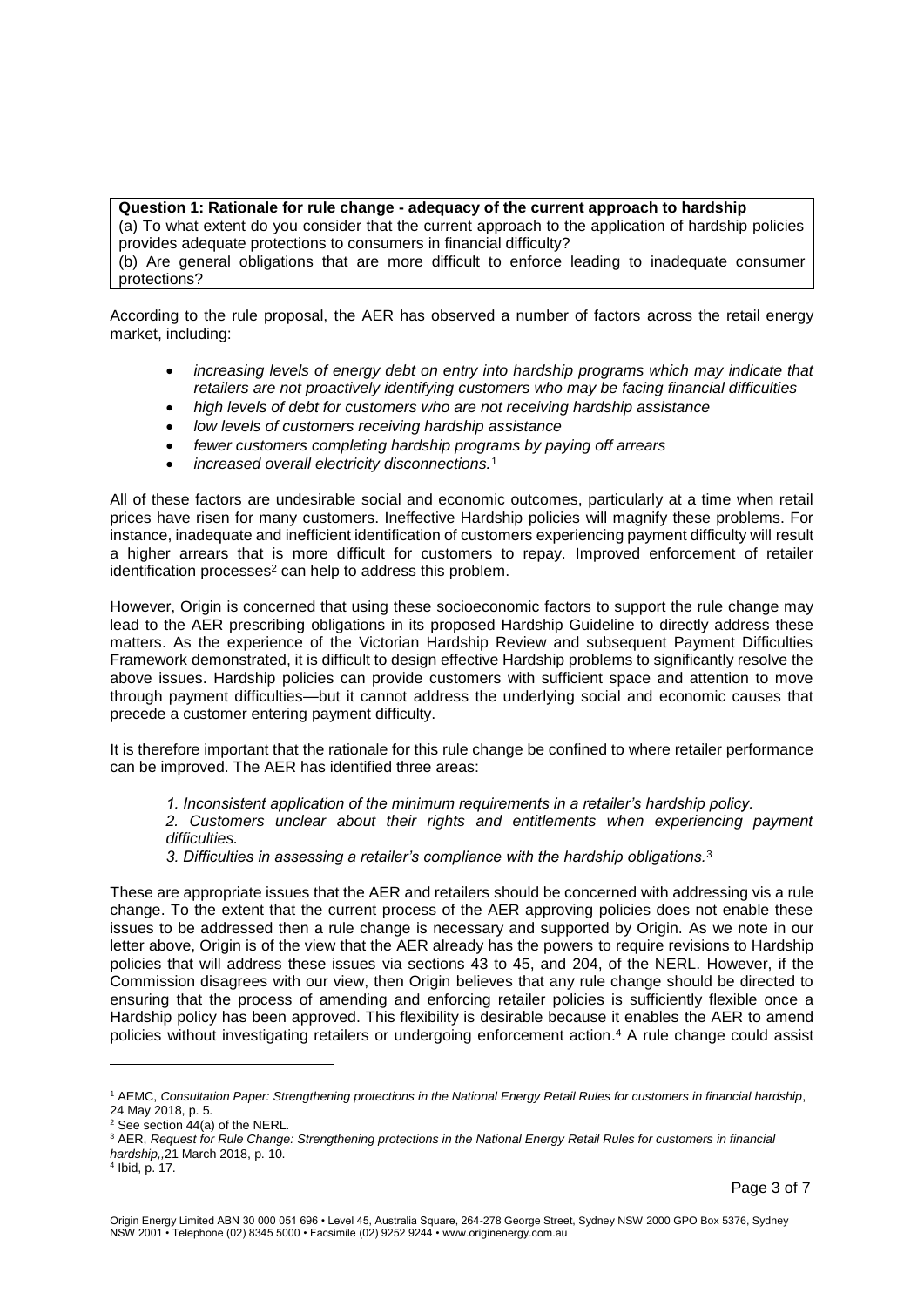the AER with how it may choose to exercise its existing powers to approve, and seek amendments to, retailer Hardship policies.

## **Question 2: Hardship indicators**

(a) Do the current indicators appropriately reflect the success or failure of hardship policies in protecting consumers who are facing financial difficulty? Please explain your perspective. (b) Should the hardship program indicators reside in the binding Hardship Guidelines as proposed or remain as separate to the Guidelines as a stand-alone requirement in the NERR? Please explain your perspective.

The current indicators that retailers are reporting on are sufficient for determining whether customers are accessing hardship. For instance, the AER are capturing debt upon entry and the reason for customers exiting a hardship program. This provides the AER with a picture of customer circumstances as they enter and exit retailer programs.

Origin believes that the AER should maintain the hardship indicators in the current Compliance Procedures and Guidelines. There does not appear to be any compelling reason to extract Hardship indicators from the general process of determining reporting obligations. It is much cleaner to maintain the current position of including all the relevant reporting indicators in the Compliance Procedures and Guidelines. If the AER wishes to update an aspect of this Guideline then it can do so in line with its usual consultation process. As we discuss further in response to question seven, it is unnecessary for this proposed rule to amend rule 75 of the NERR.

We note that the AER has indicated in its rule proposal that it will undertake a research project to determine relevant indicators. It may be more appropriate to undertake this research prior to determining whether new indicators are necessary rather than altering the rules.

#### **Question 3: Proposed approach**

(a) Are you of the view that Hardship Guidelines that include standard statements adequately protect the long-term interest of consumers in financial difficulty, while providing retailers with flexibility in how they apply hardship provisions?

(b) Is there another approach that would better meet the requirements under the NERL in relation to customers in hardship, and allow retailers to meet their obligations more efficiently?

## **Question 4: Enforceability of Hardship Guidelines**

The AER proposed that all the Hardship Guidelines be enforceable. Do you agree that all aspects of the guidelines should be enforceable? If not, what aspects of the guidelines should or should not be enforceable and why?

The AER provides some examples of standard statements in its rule proposal. These statements reflect existing obligations in section 44 of the NERL. If the AER were to confine themselves to effectively producing standard statements that reflect section 44 of the NERL then Origin believes it would be reasonable to incorporate them into a Guideline, and to make retailers demonstrate that they comply with those statements in their policy. As we note above, we believe that the AER may already have this power through both sections 43 to 45 and 204 of the NERL.

However, the AER's rule proposal muddies this issue. Firstly, as we note above, the AER has brought a range of socioeconomic issues into the debate. Origin does not believe that these can be entirely addressed or resolved via Hardship policies, let alone the rule proposal the AER has submitted to the AER. Secondly, the concern that Origin has is that both the combination of the socioeconomic issues raised by the AER and the development of standard statements could easily become policy debates that reach into retailer operational decisions. The desirable length of payment plans, when a retailer should contact a customer and the number of times, the form and manner of notices sent to customers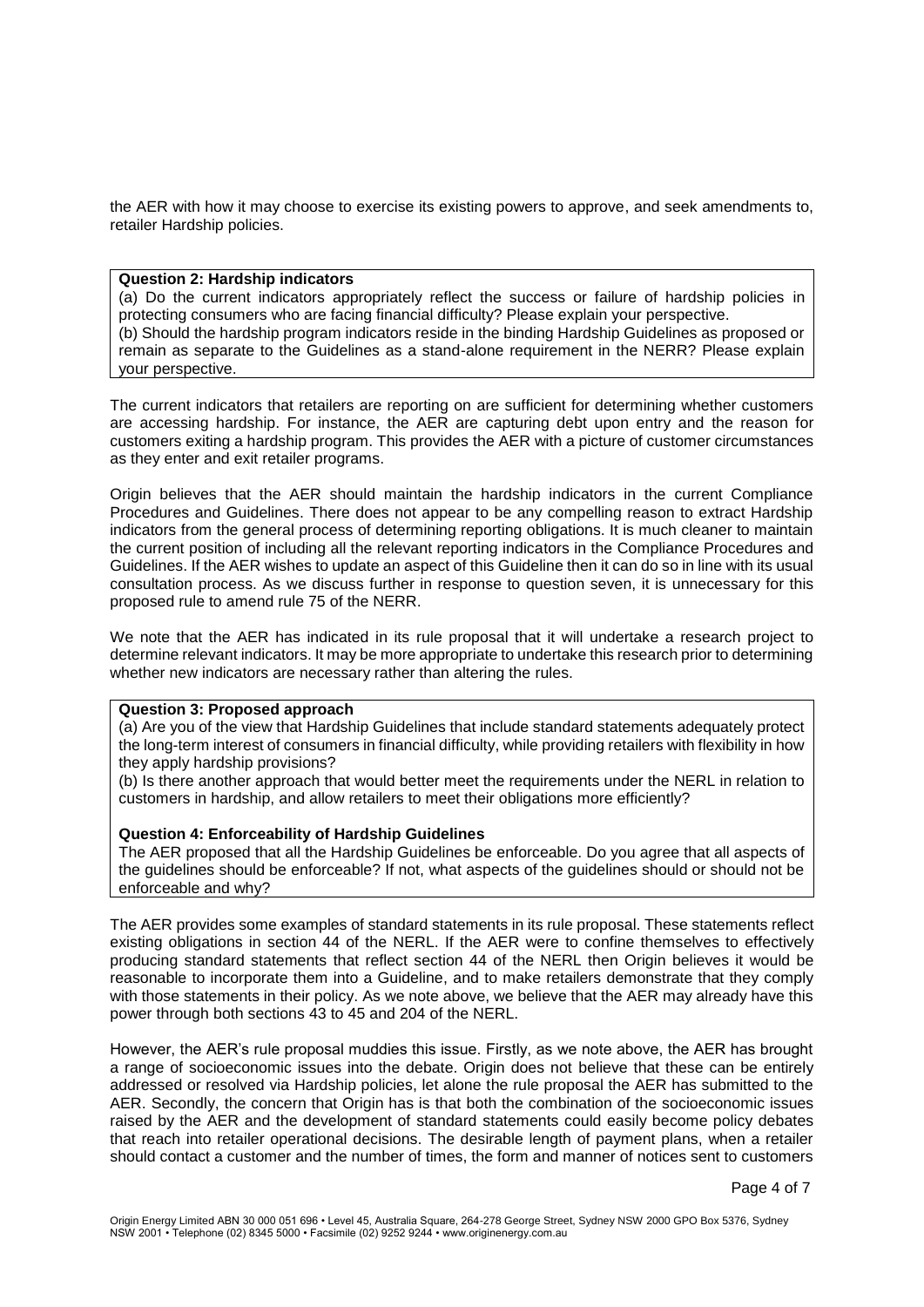are all examples of standards the AER could set under the proposed Guideline given the breadth of the proposed rule. These are policy issues rather than standard statements that assist with the enforcement of retailer Hardship Policies.

Despite the AER's explicit intention to reflect section 44 of the law, it is Origin's experience that standard statements could potentially have unintended consequences for retailer practices. This is primarily because Hardship practices operate around differing collection processes within each retailer. An example in Victoria during the payment difficulties framework was the decision by the Essential Services Commission of Victoria (ESCV) to create a new definition of 'arrears' which would have led to customers accumulating debt for an extended period of time prior to obtaining assistance or being disconnected.<sup>5</sup> It would also have led to a significant change in retailer collection practices and an accumulation of bad debt. Following feedback from stakeholders, it was amended by the ESCV, and arrears was left undefined. As this example illustrates, even determining a common minimum standard of when a customer is in arrears can significantly disrupt existing retailer practices, undermine the ability to respond flexibly, and lead to poor customer outcomes. Origin would be concerned if the AER was attempted to define concepts such as 'arrears' or 'hardship' as a consequence of this rule change.

Accordingly, Origin believes the AER should be restricted to reflecting existing standards in the law and then requiring retailers to set out in their policies how those statements will be met in practice. This will avoid a situation where, for example, the AER establishes a standard statement that requires assistance to all customers that miss two bills (as occurred in the above example of 'arrears').

The AER's rule proposal cites its enforcement action against Origin to illustrate the importance of enforceable commitments in Hardship policies. As the AER has noted in its rule proposal, "Origin's hardship policy did contain a specific commitment to customers experiencing payment difficulties; however, we have observed that other policies are more subjective and principles-based."<sup>6</sup> The approach of the Commission, and the AER, should be focused on ensuring the AER has flexible powers to revise hardship policies to ensure their content is consistent with the NERL and meeting their stated obligations.

Under this form of regulation, it would not be necessary for the standards within the Guidelines to be enforceable *per se*; rather, given that the content of Hardship policies is already enforceable under section 43(3)(b)(iv), the Guidelines should indicate to what kind of statements are required in their Hardship policies in order for retailers to obtain AER approval. Similarly, the Guideline could provide information about the processes the AER will establish for reviewing and (if necessary) revising these policies. Origin believes that this approach would permit the AER to require some retailers to be more specific about how they will meet the requirements of the Law rather than the AER developing those standards.

#### **Question 5: Implementation**

(a) What transitional arrangements should be put in place to require that retailers amend their current policies to comply with the Hardship Guidelines, if this rule were made? (b) What aspects of the rule, if made, should be a civil penalty provision?

The rule should be focused on enabling the AER to request for the amendment or revision of policies flexibly, and to require retailers to demonstrate they are meeting their standards.

l

<sup>5</sup> See definition of arrears in Clause 3, *Payment Difficulty Framework: draft Energy Retail Code version 12*, p. 11, August 2017. [https://www.esc.vic.gov.au/sites/default/files/documents/payment-difficulty-framework-new-draft-decision-draft-energy-retail](https://www.esc.vic.gov.au/sites/default/files/documents/payment-difficulty-framework-new-draft-decision-draft-energy-retail-code-version-12-20170515.pdf)[code-version-12-20170515.pdf](https://www.esc.vic.gov.au/sites/default/files/documents/payment-difficulty-framework-new-draft-decision-draft-energy-retail-code-version-12-20170515.pdf)

For further discussion of this issue see Origin Energy, Submission to *New Draft Decision—Safety Net for Victorian Consumers Facing Payment Difficulties*, 16 June 2017, pp. 4-6. [https://www.esc.vic.gov.au/sites/default/files/submissions/payment](https://www.esc.vic.gov.au/sites/default/files/submissions/payment-difficulties-framework-new-draft-decision-submission-origin-energy-20170616.pdf)[difficulties-framework-new-draft-decision-submission-origin-energy-20170616.pdf](https://www.esc.vic.gov.au/sites/default/files/submissions/payment-difficulties-framework-new-draft-decision-submission-origin-energy-20170616.pdf)

<sup>6</sup> AER, *Request for rule change*, p. 9.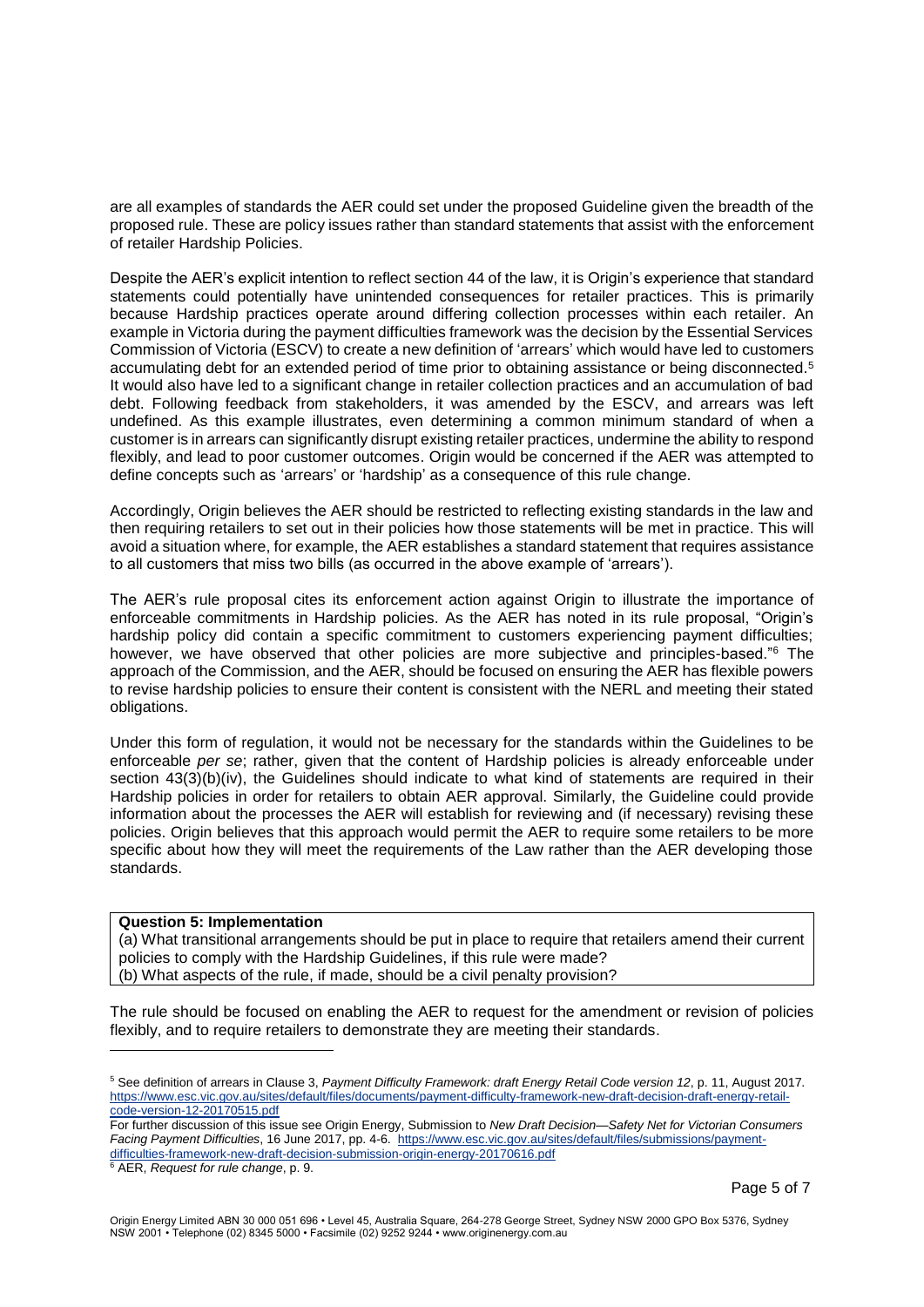Origin does not believe that a civil penalty is proportionate for breaches of this provision. We note that Infringement Notices can already be issued for individual breaches, as happened to Origin recently. A breach of Hardship policy could involve not offering a payment plan at an early stage when a customer needed support. As important as this is, these problems can sometimes be rectified by retailers during their dealing with customers without disconnection occurring. Infringement Notices are therefore more proportionate in these circumstances.

# **Question 6: Costs and benefits**

(a) Please comment on the benefits and costs that have been identified, in terms of their adequacy in assessing the rule change proposal and any quantification of those factors. (b) Will improving hardship policies through the Hardship Guidelines result in a cost saving to consumers as a result in a reduction in bad debt? Please explain your perspective.

At this stage it is difficult to reasonably assess the costs or benefits of this rule change because most of the proposed changes will occur via the Guideline. To be meaningful any quantification should be based on specific standards that the AER imposes on retailers. Depending on how they are drafted, the standard statements could impose a high amount of cost if they require fundamental changes to retailer systems and processes, or significantly impact on collection practices. Further, if the AER's standard statements contradicted retailer practices in Victoria then the divergence between two regulatory regimes could result in new costs and inefficiencies.

It is difficult to quantify whether any changes to Hardship will reduce bad debt. Generally, Origin would not expect regulatory changes that provide requirements on retailers to take certain steps at prescribed times, or that limit retailer discretion, to improve bad debt. As the Victorian Payment Difficulties processes demonstrated, increased regulatory requirements will generally lift debt levels by requiring retailers to hold bad and doubtful debt for longer. At best we would expect there to be a neutral impact on debt, if the AER limited its scope to enforcing current Hardship requirements instead of creating new obligations based on their interpretation of those requirements.

# **Question 7: Form of rule**

Are there amendments that could be made to the proposed rule to better achieve the intent of the rule change request?

Given our comments in relation to question two, Origin believes that there is no need to include the Hardship indicators in a new rule. These can be left as they are in rule 75, with a new rule (75A) created.

Origin is concerned by the inclusion of parts of subsections 4 and 5 of the proposed rule. Specifically, we are concerned with the following sections:

- *(4) The customer hardship policy guideline may specify:*
	- *(b) any matter that the AER considers necessary for inclusion in the customer hardship policy guidelines, having regard to the purpose of the customer hardship policies under section 43(1) of the Law, including:*
		- *…*

*…*

*(iii) the matters that the AER considers must be contained in customer hardship policies submitted under section 43(2) of the Law*

*(5) A retailer's customer hardship policy submitted to the AER under section 43(2) must contain any matter specified in the customer hardship policy guidelines as a matter that must be contained in a customer hardship policy.*